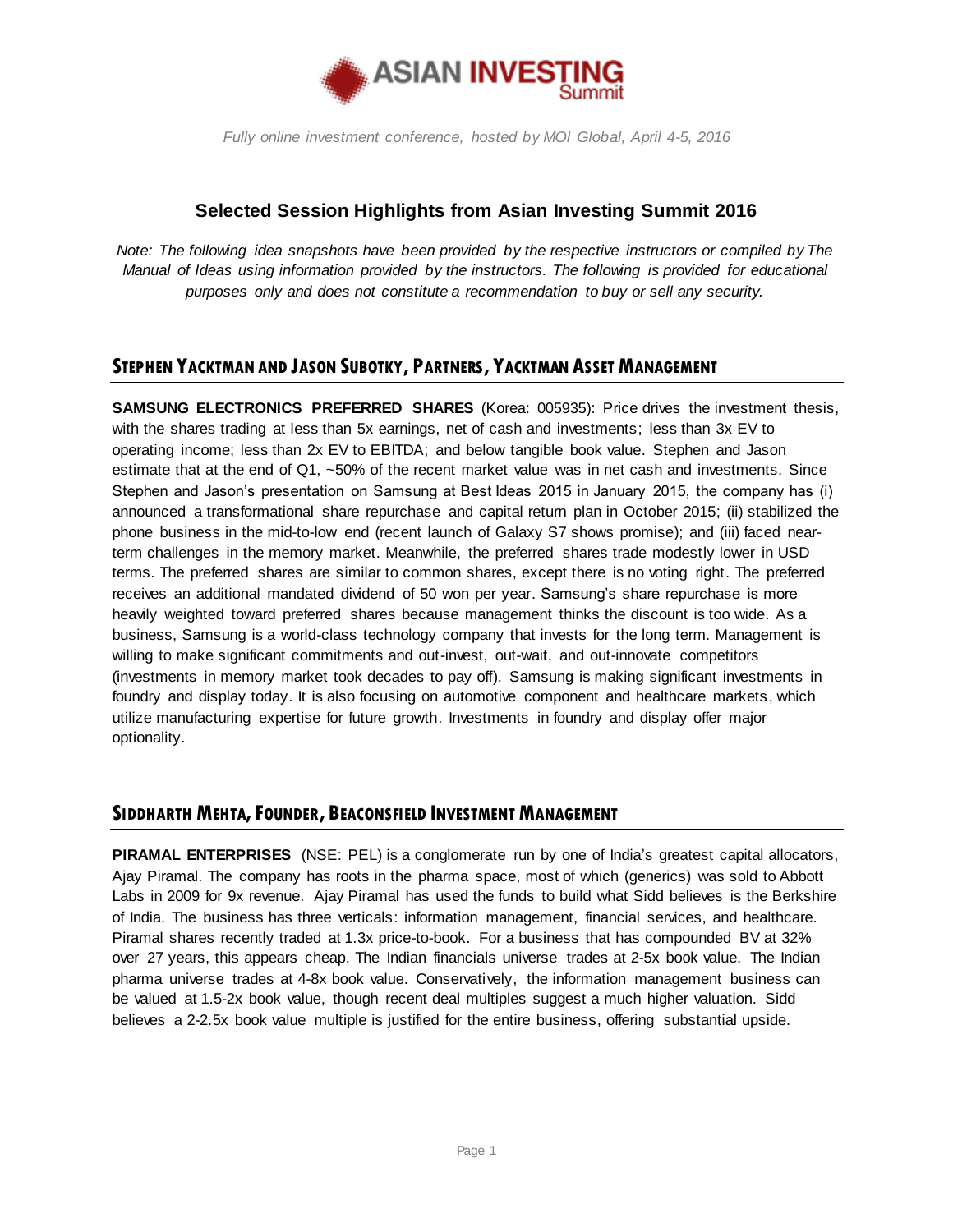

# **JAMES CHOA,FORMER MANAGING DIRECTOR, VALIANT OCEAN CAPITAL**

**CK HUTCHISON** (Hong Kong: 1): With a market capitalization of US\$50 billion, CKH is an investment holding company with five core businesses in retail, infrastructure, telecom, and ports. The company was founded by chairman Li Ka Shing, recently named by Barron's as one of the world's best CEOs. Over the past 25 years, Li has increased book value per share, inclusive of dividends, by 2,270%, a track record that is comparable to that of Berkshire Hathaway (2,315%). Despite its outstanding performance, the company has traded at large discount to intrinsic value in recent years. In 2015, the Li family embarked on a complex reorganization under which Cheung Kong Holdings (the former holdco) will purchase shares in Hutchison Whampoa that it does not already own, and merge the companies under a new entity, CK Hutchison Holdings, while spinning off all real estate assets into a separate company. The restructuring not only aims to unlock value at the holding company but also to position CKH as a premier global conglomerate and world class capital allocator. CKH trades at a 30% discount to intrinsic value and at about 1x P/B, well below peers in developed markets.

## **CHAN LEE AND ALBERT YONG, MANAGING PARTNERS, PETRA CAPITALMANAGEMENT**

**UPDATE on KOREA:** Korea's level of sovereign debt (34.5% of GDP) is one of the lowest amongst developed economies. The Korean government had a budget surplus in nine of the past ten years. The three major credit rating agencies, S&P, Moody's and Fitch, upgraded Korea to its highest ratings since the country was first rated in 1986. Korea has been consistently achieving large trade surpluses despite the global economic slowdown and the substantial weakening of Japanese Yen. Korean corporations have improved all three components of ROE: asset turnover, financial leverage and net margin over the past several years. The Centre for Economics and Business Research (CEBR), a UK-based think tank, recently predicted that Korea would become the 7th largest economy in the world by year 2030. Korea has a top-class infrastructure and one of the highest Internet/mobile penetration rates in the world; Korea is also ranked as the most innovative country by Bloomberg in 2016. The Korean industry structure is well diversified while most emerging economies are disproportionately concentrated in a few dominant industries. The Korean stock market has approximately 2,000 companies with total market capitalization of US\$1.2 trillion.

**HANOOK TIRE** (Korea: 161390): Established in 1941, the Company is Korea's largest (M/S of 40%) and the world's 7th largest (M/S of 3.4%) tire manufacturer offering a wide range of products for various vehicle types. Replacement tires, whose demand is not largely impacted by economic fluctuations, make up approximately 60% of sales. Product quality has improved significantly over the years – many of the Company's products received top ratings globally by recent consumer reports/reviews . The Company's production capacity continues to expand rapidly as the Company is expected to become the world's 5th largest tire manufacturer by year 2018. The company's Geumsan Plant has undergone major renovations and expansions, making it the largest tire plant in the world with annual production of 24 million units. The company's EBIT margin (15.4%) is one of the highest in the industry. The shares recently traded at a 35% discount to Chan and Albert's fair value estimate.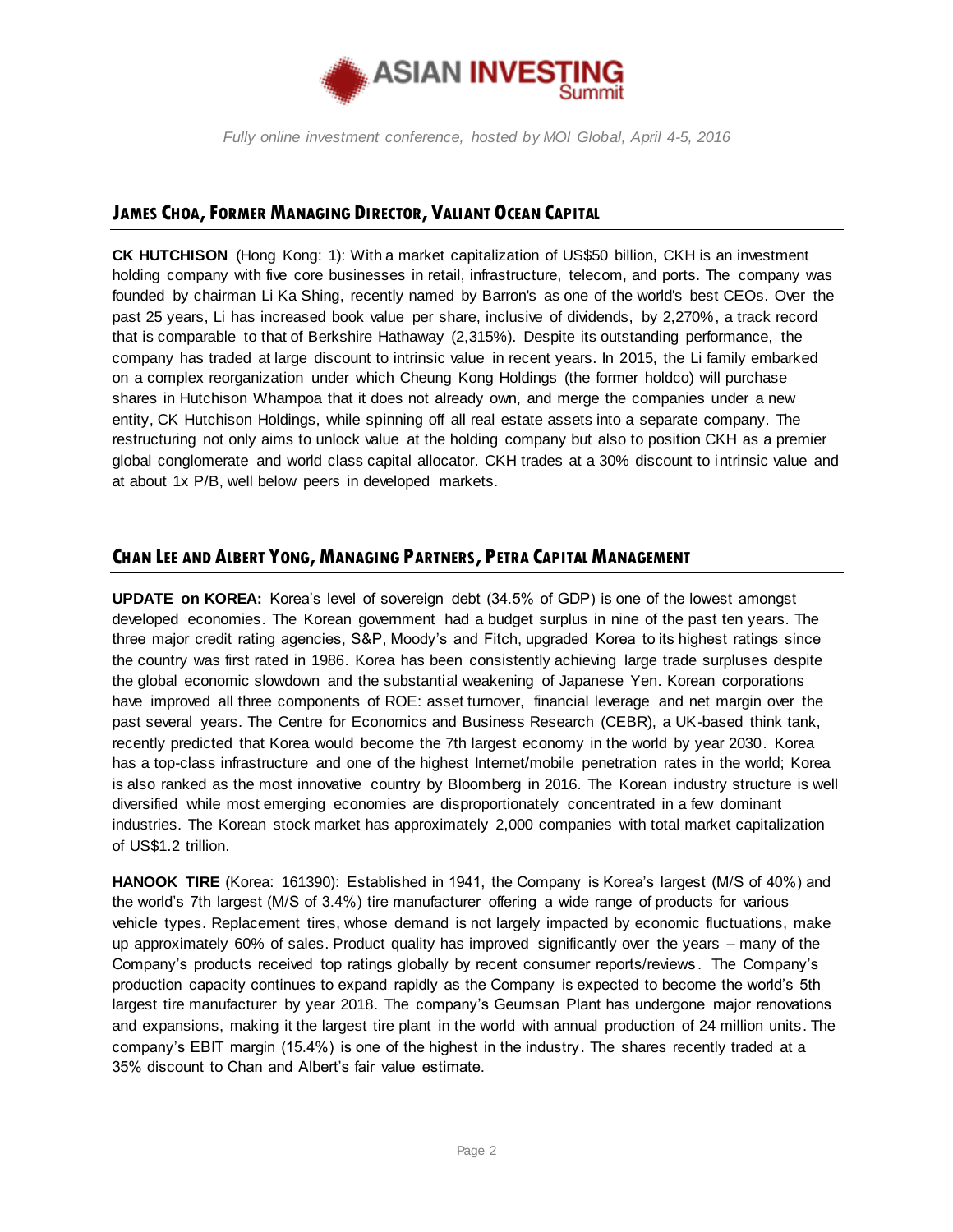

**KOREAN REINSURANCE** (Korea: 003690): Korea's only reinsurer with dominance in the domestic market (M/S of 63%) that has grown to become the world's 11th largest player. Strong financials, with RBC ratio well above 200% and combined ratio managed below 100%. Geographical diversification away from Korea over the years has improved the risk and return profile. Poised to benefit from the rapid growth of the Asian reinsurance market in the coming years. Significantly undervalued at 0.8 times book value, considering the Company's dominant market position and growth potential. The shares recently traded at a 35% discount to Chan and Albert's fair value estimate.

## **PETER KENNAN, CHIEF INVESTMENT OFFICER, BLACK CRANE CAPITAL**

**HALCYON AGRI** (Singapore: HACL) is a global leader in natural rubber in origination, production, and distribution. The company was founded in 2010 by current chairman and CEO Robert Meyer and has been listed in Singapore since 2013. Halcyon has a rich history, with roots tracing back to 1930s with the founding of PT HokTong and PT Rubber Hock Lie in Indonesia. The share price has been depressed recently due to a significant decline in natural rubber prices. In normal market conditions, processing margins are fairly stable. When prices are low, processing margins need to be reduced to enable subsistence farmers to earn a living. The current rubber price is not sustainable as rubber trees need to tapped for rubber regularly or they die. In Peter's view, the low rubber price has created a very attractive entry point for investors. The recent share price does not reflect any upside from the current depressed gross margins nor any benefits from impending industry consolidation. Halcyon controls around 12.5% of the international natural rubber market and a significantly higher share of the ex -China market (the Chinese largely buy rubber from Thailand whilst international customers typically buy from Indonesia, where Halcyon is the largest player). The company recently announced that it is in discussions with Sinochem, a leading Chinese state owned enterprise, in relation to a merger between Halcyon and Sinochem's interests in natural rubber. The resulting company would have a number one position in the global market. This would significantly enhance value for Halcyon shareholders and secure the company's strategic objective. Peter estimates that standalone Halcyon has a value of S\$2 per share, compared to the recent share price of S\$0.66/share. This is based on a return to average industry gross margins and an EBIT multiple of ten times. The potential merger provides further upside to our valuation and reduces financing and other execution risks in Halcyon's strategy.

## **ROSHAN PADAMADAN,FOUNDER,FUND MANAGER,LUMINANCE GLOBAL FUND**

**PING AN** (Hong Kong: 2318, Shanghai: 601318) represents a way to gain exposure to China's growing domestic wealth. Insurance is a long-gestation business. Higher penetration is inevitable as society matures, as insurance is a key need for families and corporates. Ping An is an insurance giant in China, giving exposure to rising wealth management needs in China. The company's investment policies are sensible, i.e., forward-looking but not too aggressive. There is optionality due to exposure to online lending, online insurance, and apps to adapt to new modes of business. The company has limited international exposure. The company has an asset base of \$0.7 trillion. It is 32%-owned by Thailand's CP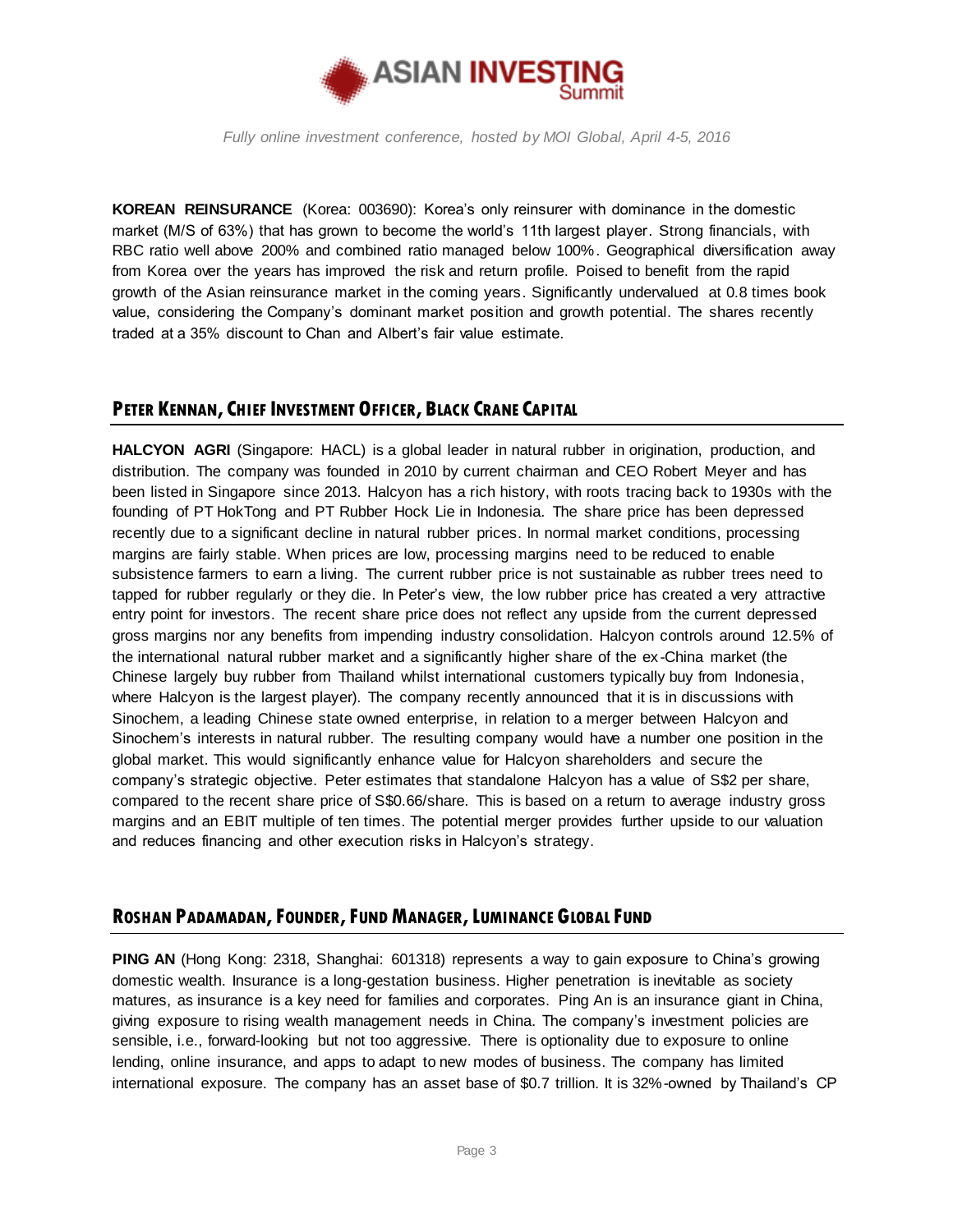

Group (stake bought from HSBC). Roshan estimates that Ping An can compound value in the mid-teens annually over the next decade. As a result, the recent price-to-book ratio of 1.6x remains attractive.

## **JIRO YASU, REPRESENTATIVE DIRECTOR, VARECS PARTNERS**

**AGRO-KANESHO** (Japan: 4955) is an agrochemical manufacturer in Japan with a strong product lineup for soil treatment. Although the company has been growing nicely and improving its profit margin, it still trades at slightly above net cash. We believe the company will continue to grow by gaining market share, introducing new products, and exploring acquisition opportunities. Also, we believe global consolidation in the industry, Japanese government policies on agriculture reform and TPP may be tail winds for the company. Lastly, the company is improving disclosure and shareholder returns. We believe it is an investment opportunity with a great risk reward profile.

## **MAX HU, PORTFOLIO MANAGER,TYEE CAPITAL GROUP**

**TENCENT HOLDINGS** (HK: 700) ranks among the largest Internet companies, operating the largest social networks (Wechat and QQ) in China without any competitors in sight. Even though it is already the largest public company in the Hong Kong market, it remains capable of growing earnings at a CAGR of 30-40% over the next five to ten years, thanks to acceleration in the monetization of its near-monopoly in social networks, not only via gaming and member service fees, but also in video, adverting, and payments. While seemingly expensive compared to many other Hong Kong stocks, and while patient investors may yet have a better entry point, Max views Tencent as one of best long-term growth plays in the Greater China region amid growing uncertainty about the regional macroeconomic outlook.

#### **DEEPINDER BHATIA,FOUNDING PARTNER, BAYARD ASSET MANAGEMENT**

**GOLDLION HOLDINGS** (Hong Kong: 533): Family-owned manufacturer and retailer of men's apparel in China. Aside from the apparel business, Goldlion owns cash and investment properties that equal ~110% of the recent market capitalization. A profitable, cash generative, well branded, 45 year-old apparel business is therefore available for "free." Steady growth in licensing revenue, property rentals, and booming e-commerce sales are catalysts for share price recovery. Based on Deepinder's 2016 forecasts, Goldlion trades at 7x P/E, 0.8x P/B, 7.3% dividend yield, and 14.6% FCF yield. Deepinder's fair value price reflects 61% potential appreciation (10% WACC, 0% terminal growth after 2019).

**QINGLING MOTORS** (Hong Kong: 1122): Leading light commercial and pick-up truck manufacturer in China. Japan's Isuzu owns 20% of Qingling, provides technology, and also has board and management representation. Qingling's volumes have significantly outperformed the Chinese truck market in recent years. Net cash accounts for nearly 100% of the recent equity market quotation. Based on Deepinder's 2016 estimates, Qingling trades at 10.6x P/E, 0.6x P/B, 7.9% dividend yield, and 12.4% FCF yield.